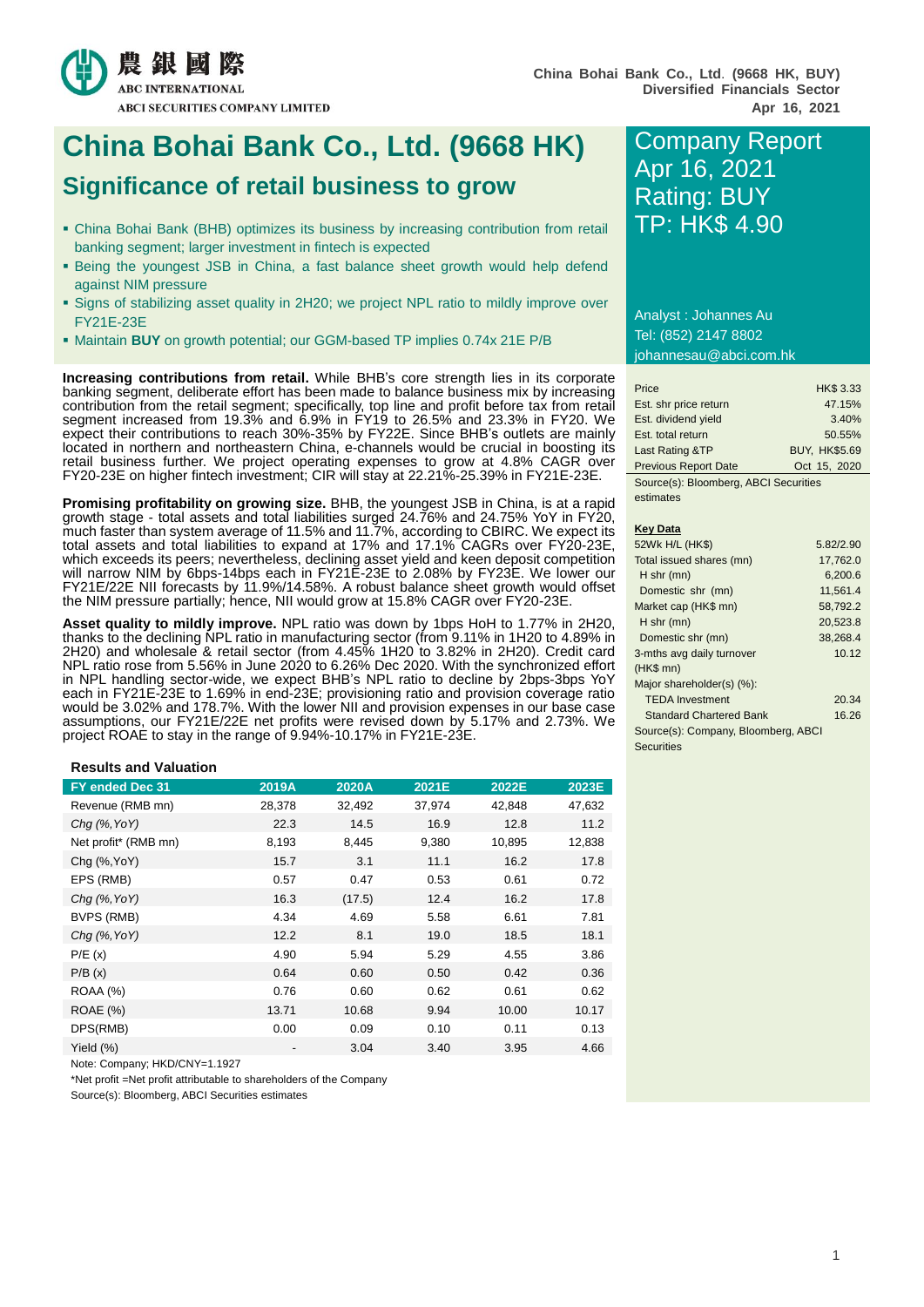

**Maintain BUY on growth potential.** By revising down our sustainable ROAE assumption by 48bps to 8.24% and rolling over GGM TP calculation to mid-22E BVPS, we lower our TP by 13.9% to HK\$ 4.90, which implies 0.74x 21E P/B. Considering a FY20-23E net profit CAGR of 15.0%, we maintain **BUY** on the bank's growth potential, which we believe is currently unrecognized by the market for BHB's smaller operation size than JSB peers, low ADT, and possible capital needs for rapid growth.

**Risk Factors:** 1) Radical change in business environment induced by heavy-handed supervision and policies; 2) Increasing competition from non-bank financial institutions; 3) Sharp deterioration in asset quality in specific regions; 4) Sharp decline in loan demand; 5) Policy risk in new and fast-growing businesses; 6) Prolonged COVID-19 pandemic.

# **Exhibit 1: BHB's 2020 actual results vs. ABCI estimates**

| (RMB mn)                                      | 2020E     | 2020A     | AvE (%)   |
|-----------------------------------------------|-----------|-----------|-----------|
| Net interest income                           | 32,326    | 28,477    | (11.91)   |
| Net fee and commission                        | 1,056     | 1,113     | 5.40      |
| Operating income                              | 35,896    | 32,492    | (9.48)    |
| Operating expenses                            | (9,654)   | (9, 183)  | (4.88)    |
| Impairment losses                             | (15, 205) | (13, 224) | (13.03)   |
| Profit before tax                             | 11,038    | 10,085    | (8.63)    |
| Income tax expenses                           | (2,208)   | (1,641)   | (25.68)   |
| Net profit                                    | 8,830     | 8,445     | (4.36)    |
|                                               |           |           |           |
| Key indicators (%)                            |           |           | AvE (ppt) |
| Net interest margin                           | 2.48      | 2.35      | (0.13)    |
| Net interest spread                           | 2.02      | 2.18      | 0.16      |
| Cost to income ratio                          | 26.89     | 26.52     | (0.37)    |
| Return on average assets                      | 0.71      | 0.60      | (0.11)    |
| Return on average equity                      | 9.52      | 10.68     | 1.16      |
| Dividend payout                               | 25.00     | 18.09     | (6.91)    |
| CT1 CAR                                       | 9.40      | 8.88      | (0.52)    |
| <b>Total CAR</b>                              | 12.73     | 12.08     | (0.65)    |
| NPL ratio                                     | 1.85      | 1.77      | (0.08)    |
| Provision to total loans                      | 3.50      | 2.81      | (0.69)    |
| Provision coverage                            | 189.19    | 158.80    | (30.39)   |
| Source(s): Company, ABCI Securities estimates |           |           |           |

# **Exhibit 2: Changes in 2021E and 2022E forecasts**

| $(RMB$ mn)            | 2021E     | 2021E    | change  | (RMB mn)                | 2022E     | 2022E     | change  |
|-----------------------|-----------|----------|---------|-------------------------|-----------|-----------|---------|
|                       | (old)     | (new)    | (%)     |                         | (old)     | (new)     | (%)     |
| Net interest income   | 39,026    | 34,383   | (11.90) | Net interest income     | 46,166    | 39,433    | (14.58) |
| Net fee and           | 908       | 979      | 7.82    | Net fee and             | 790       | 881       | 11.52   |
| commission            |           |          |         | commission              |           |           |         |
| Operating income      | 42,574    | 37,974   | (10.80) | Operating income        | 49,860    | 42,848    | (14.06) |
| Operating             | (10, 523) | (9,642)  | (8.37)  | Operating expenses      | (11, 365) | (10, 124) | (10.92) |
| expenses              |           |          |         |                         |           |           |         |
| Impairment losses     | (19,687)  | (17,099) | (13.15) | Impairment losses       | (24, 494) | (19, 676) | (19.67) |
| Profit before tax     | 12,364    | 11,233   | (9.15)  | Profit before tax       | 14,001    | 13,048    | (6.81)  |
| Income tax            | (2, 473)  | (1,853)  | (25.07) | Income tax expenses     | (2,800)   | (2, 153)  | (23.11) |
| expenses              |           |          |         |                         |           |           |         |
| Net profit            | 9,891     | 9,380    | (5.17)  | Net profit attributable | 11,201    | 10,895    | (2.73)  |
| attributable to       |           |          |         | to equity holders       |           |           |         |
| equity holders        |           |          |         |                         |           |           |         |
|                       |           |          |         |                         |           |           |         |
| <b>Key indicators</b> |           |          | change  | Key indicators (%)      |           |           | change  |
| $(\%)$                |           |          | (ppt)   |                         |           |           | (ppt)   |
| Net interest margin   | 2.54      | 2.21     | (0.33)  | Net interest margin     | 2.58      | 2.15      | (0.43)  |
| Net interest spread   | 2.14      | 1.89     | (0.25)  | Net interest spread     | 2.22      | 1.81      | (0.41)  |
| CIR                   | 24.72     | 25.39    | 0.67    | <b>CIR</b>              | 22.79     | 23.63     | 0.84    |
| <b>ROAA</b>           | 0.67      | 0.62     | (0.05)  | <b>ROAA</b>             | 0.64      | 0.61      | (0.03)  |
| <b>ROAE</b>           | 9.10      | 9.94     | 0.84    | <b>ROAE</b>             | 9.27      | 10.00     | 0.73    |
| Dividend payout       | 25.00     | 18.00    | (7.00)  | Dividend payout         | 25.00     | 18.00     | (7.00)  |
| CT1 CAR               | 8.90      | 8.61     | (0.29)  | CT1 CAR                 | 8.53      | 8.47      | (0.06)  |
| <b>Total CAR</b>      | 11.88     | 11.45    | (0.43)  | <b>Total CAR</b>        | 11.22     | 11.03     | (0.19)  |
| <b>NPL</b> ratio      | 1.91      | 1.75     | (0.16)  | <b>NPL</b> ratio        | 1.97      | 1.72      | (0.25)  |
| Provision to total    | 3.59      | 2.90     | (0.69)  | Provision to total      | 3.67      | 2.98      | (0.69)  |
| loans                 |           |          |         | loans                   |           |           |         |
| Provision coverage    | 187.96    | 165.71   | (22.25) | Provision coverage      | 186.29    | 173.26    | (13.03) |
| ratio                 |           |          |         | ratio                   |           |           |         |

Source(s): Company, ABCI Securities estimates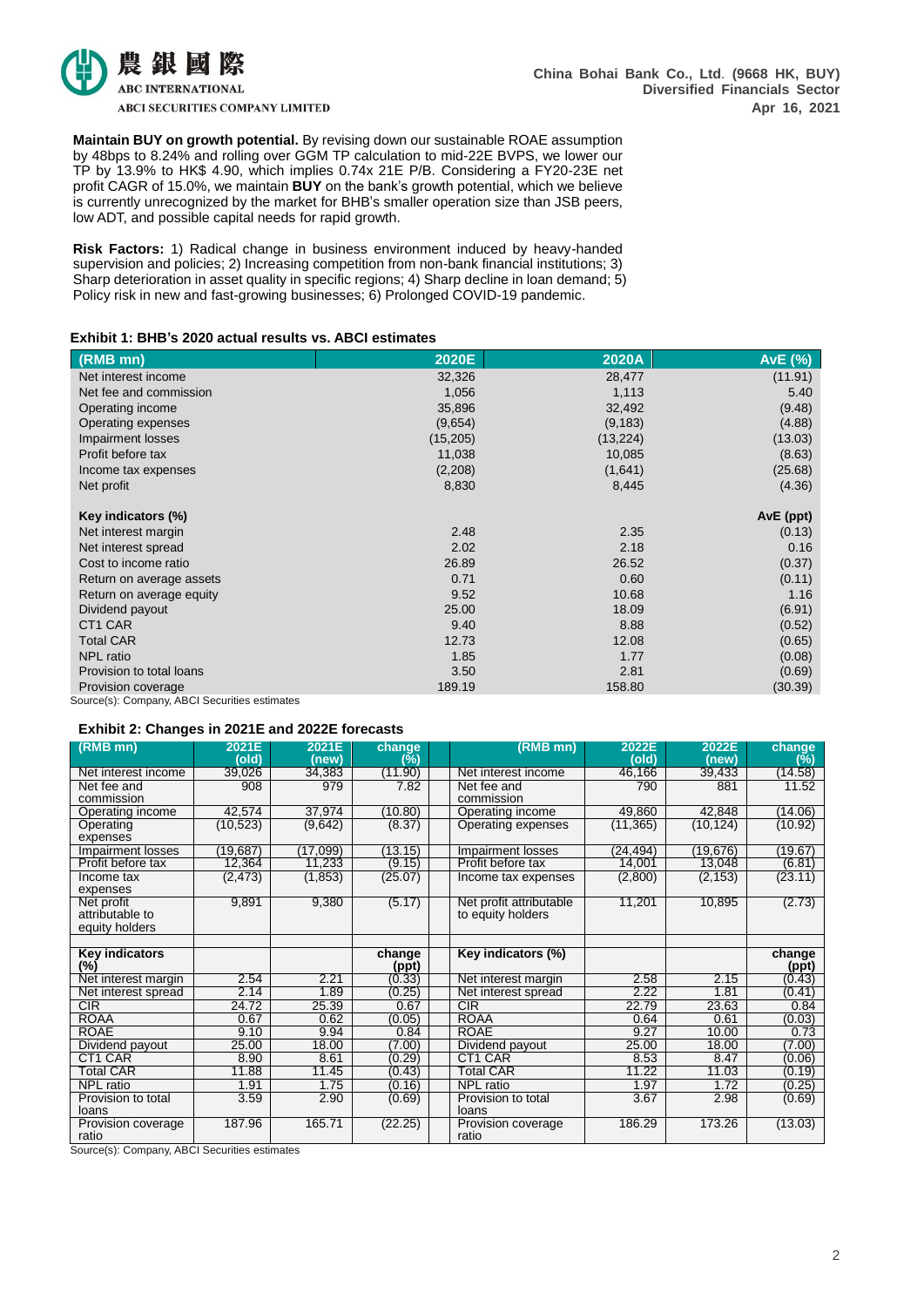

# **Exhibit 3: Changes in GGM assumptions**

|                     |      | H-shr |                                              |
|---------------------|------|-------|----------------------------------------------|
|                     | old  | new   | <b>Reason</b>                                |
| TP (HKD)            | 5.69 | 4.90  | Roll over to mid-2022E BVPS                  |
| Sustainable ROE (%) | 8.72 | 8.24  | Lowered on larger-than-expected NIM pressure |
| COE(%)              | 8.90 | 9.08  |                                              |
| Target $21E P/B(x)$ | 0.92 | 0.74  |                                              |
|                     |      |       |                                              |
| Rfr (%)             | 3.16 | 3.23  | With reference to China 10Y government bond  |
| <b>Beta</b>         | 0.82 | 0.86  | With reference to Bloomberg                  |
| ERP(%)              | 7.00 | 6.80  | Lowered on recovering economy in China       |
| $LT$ gr $(%)$       | 6.50 | 6.50  |                                              |

Source(s): Company, ABCI Securities estimates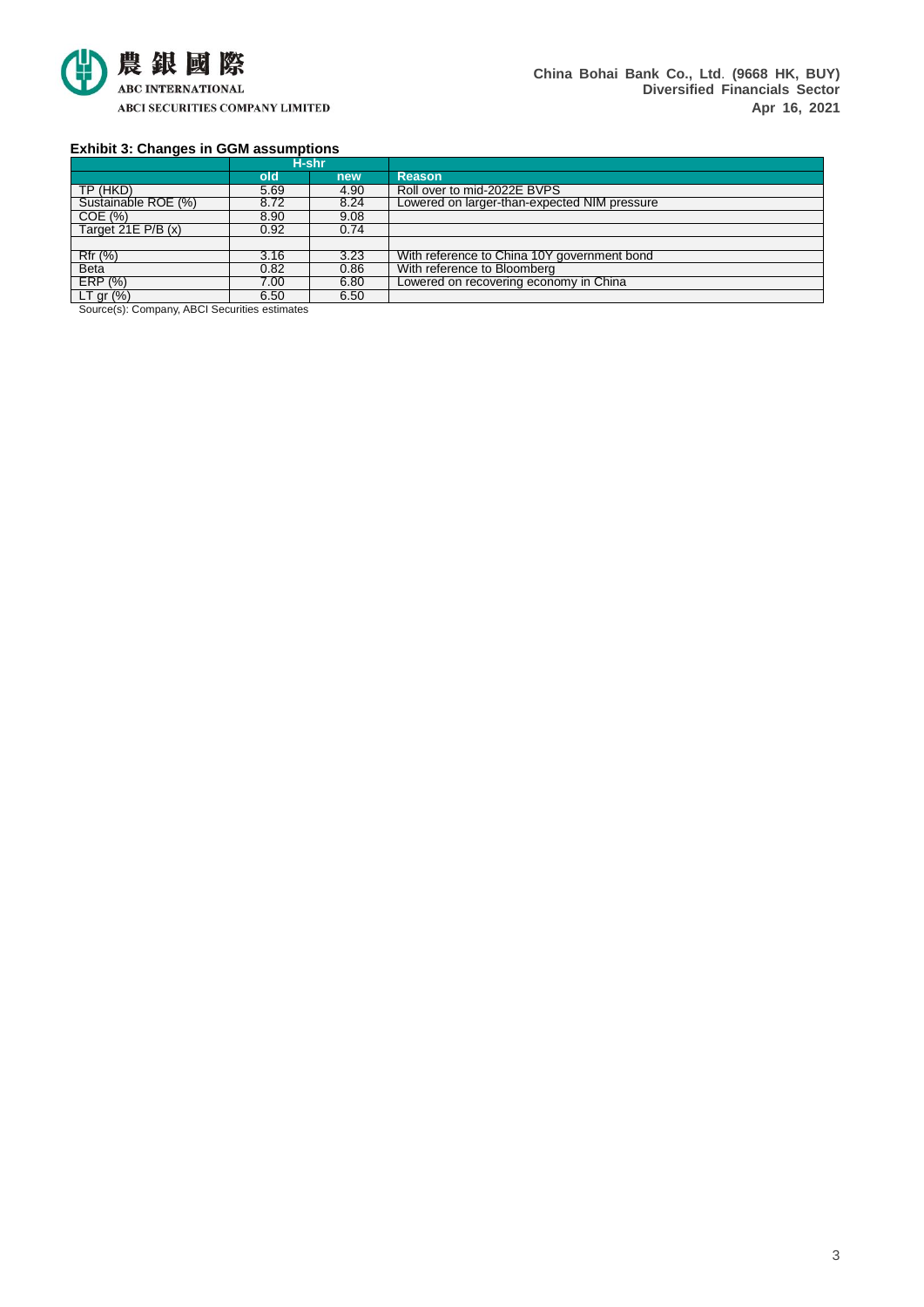

# **Financial statements**

# **Consolidated income statement**

| FY Ended Dec 31 (RMB mn)                | 2019A    | 2020A     | 2021E    | 2022E     | 2023E     |
|-----------------------------------------|----------|-----------|----------|-----------|-----------|
| Net interest income                     | 23,021   | 28,477    | 34,383   | 39,433    | 44,237    |
| Net fee and commission                  | 4,115    | 2,902     | 2,612    | 2,534     | 2,585     |
| Other operating income                  | 1,242    | 1,113     | 979      | 881       | 811       |
| Operating income                        | 28,378   | 32,492    | 37,974   | 42,848    | 47,632    |
| Operating expenses                      | (8, 857) | (9, 183)  | (9,642)  | (10, 124) | (10, 580) |
| Impairment losses                       | (9, 567) | (13, 224) | (17,099) | (19, 676) | (21, 677) |
| Profit before tax                       | 9,902    | 10,085    | 11,233   | 13,048    | 15,375    |
| Income tax expenses                     | (1,709)  | (1,641)   | (1, 853) | (2, 153)  | (2,537)   |
| Net profit attributable to shareholders | 8,193    | 8,445     | 9,380    | 10,895    | 12,838    |
|                                         |          |           |          |           |           |
| Growth (%)                              |          |           |          |           |           |
| Net interest income                     | 51.2     | 23.7      | 20.7     | 14.7      | 12.2      |
| Net fee and commission                  | (35.3)   | (29.5)    | (10.0)   | (3.0)     | 2.0       |
| Other operating income                  | (23.5)   | (15.0)    | (12.0)   | (10.0)    | (8.0)     |
| Operating income                        | 22.3     | 14.5      | 16.9     | 12.8      | 11.2      |
| Operating expenses                      | 2.1      | 3.7       | 5.0      | 5.0       | 4.5       |
| Impairment losses                       | 47.0     | 38.2      | 29.3     | 15.1      | 10.2      |
| Profit before tax                       | 23.3     | 1.9       | 11.4     | 16.2      | 17.8      |
| Income tax expenses                     | 80.4     | (4.0)     | 13.0     | 16.2      | 17.8      |
| Net profit attributable to shareholders | 15.7     | 3.1       | 11.1     | 16.2      | 17.8      |
|                                         |          |           |          |           |           |
| Per share (RMB)                         |          |           |          |           |           |
| <b>EPS</b>                              | 0.57     | 0.47      | 0.53     | 0.61      | 0.72      |
| <b>BVPS</b>                             | 4.34     | 4.69      | 5.58     | 6.61      | 7.81      |
| <b>DPS</b>                              | 0.00     | 0.09      | 0.10     | 0.11      | 0.13      |
|                                         |          |           |          |           |           |
| Key ratio (%)                           |          |           |          |           |           |
| Net interest margin                     | 2.22     | 2.35      | 2.21     | 2.15      | 2.08      |
| Net interest spread                     | 2.04     | 2.18      | 1.89     | 1.81      | 1.74      |
| Net fee to operating income             | 14.50    | 8.93      | 6.88     | 5.91      | 5.43      |
| Cost to income ratio                    | 29.50    | 26.52     | 25.39    | 23.63     | 22.21     |
| <b>ROAA</b>                             | 0.76     | 0.60      | 0.62     | 0.61      | 0.62      |
| <b>ROAE</b>                             | 13.71    | 10.68     | 9.94     | 10.00     | 10.17     |
| Effective tax rate                      | 17.3     | 16.3      | 16.5     | 16.5      | 16.5      |
| Dividend payout                         |          | 18.09     | 18.00    | 18.00     | 18.00     |

Notes: Individual items may not sum to total due to rounding difference and may not equal to financial statements due to reclassification

Key ratios and figures may not match with financial reports due to adjustment and reclassification for comparison consistency among individual equities Source(s): Company, ABCI Securities estimates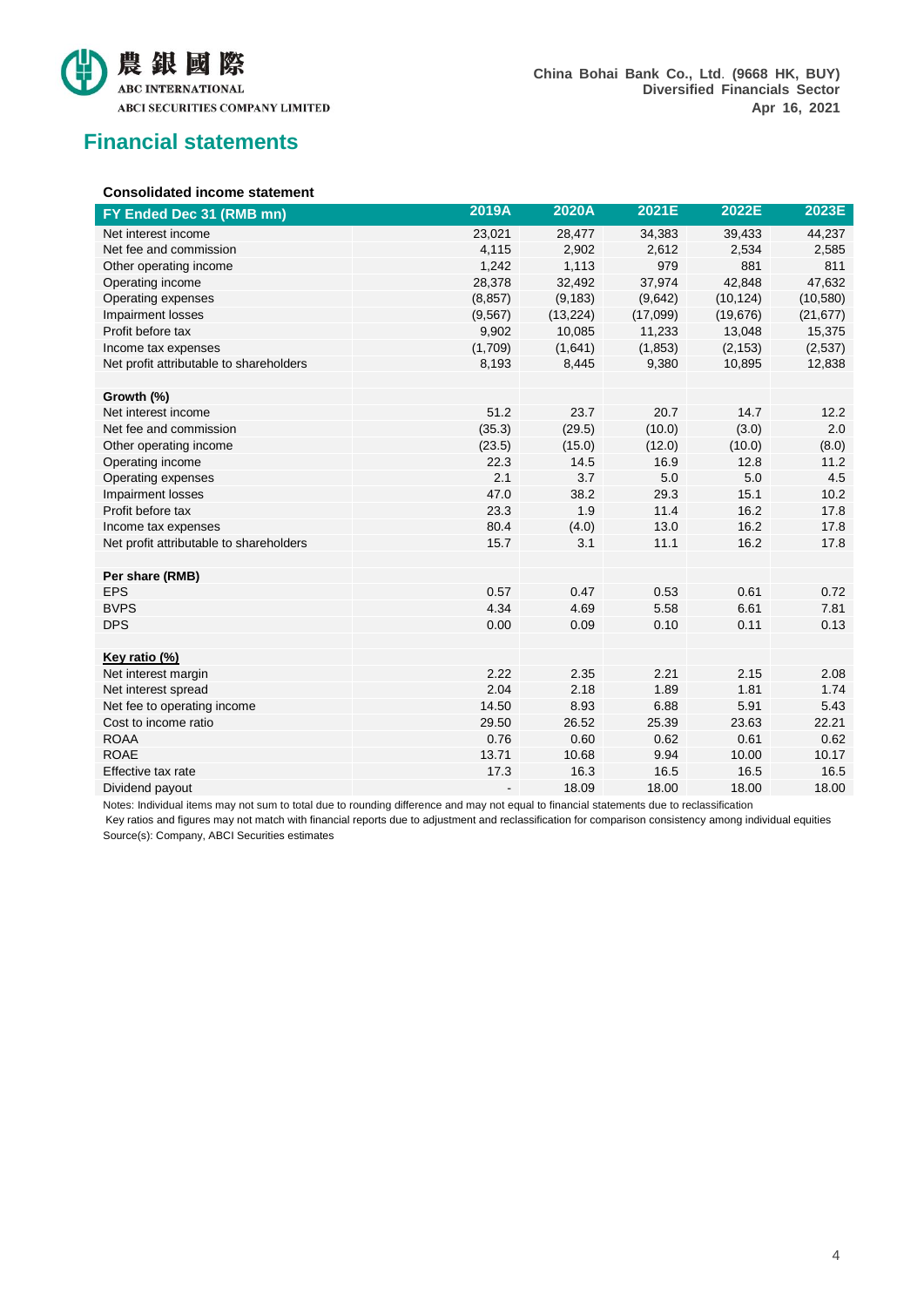

ABCI SECURITIES COMPANY LIMITED

| 0011001100100 00101100 011001<br>As of Dec 31 (RMB mn) | 2019A     | 2020A     | 2021E       | 2022E     | 2023E     |
|--------------------------------------------------------|-----------|-----------|-------------|-----------|-----------|
| Cash and bank                                          | 93,014    | 96,548    | 99,445      | 101,931   | 103,970   |
| Repo                                                   | 1,850     | 0         | $\mathbf 0$ | 0         | 0         |
| Deposit with FIs                                       | 14,052    | 27,805    | 37,537      | 48,798    | 61,486    |
| Placement with FIs                                     | 4,411     | 6,064     | 7,580       | 9,247     | 11,097    |
| Net loans                                              | 687,279   | 867,120   | 1,031,432   | 1,215,281 | 1,413,071 |
| Investment securities                                  | 300,307   | 375,927   | 451,112     | 527,801   | 606,971   |
| <b>Total IEA</b>                                       | 1,100,912 | 1,373,464 | 1,627,105   | 1,903,059 | 2,196,595 |
| Other assets                                           | 16,018    | 20,059    | 24,070      | 28,885    | 34,661    |
| Total assets                                           | 1,116,930 | 1,393,523 | 1,651,176   | 1,931,943 | 2,231,256 |
| <b>Customer deposits</b>                               | 647,765   | 758,236   | 887,136     | 1,020,206 | 1,163,035 |
| Deposit with FIs                                       | 78,547    | 130,273   | 165,447     | 205,154   | 246,185   |
| Debt issued                                            | 196,604   | 225,154   | 258,927     | 295,177   | 330,598   |
| Repo                                                   | 23,069    | 52,406    | 70,748      | 89,850    | 111,414   |
| Borrowing from central bank                            | 46,906    | 71,592    | 91,638      | 114,548   | 140,894   |
| <b>Placement from FIs</b>                              | 21,500    | 31,921    | 39,901      | 48,679    | 58,415    |
| <b>Total IBL</b>                                       | 1,014,391 | 1,269,582 | 1,513,798   | 1,773,615 | 2,050,542 |
| Other liabilities                                      | 19,901    | 20,695    | 18,301      | 20,957    | 22,051    |
| <b>Total liabilities</b>                               | 1,034,291 | 1,290,277 | 1,532,099   | 1,794,572 | 2,072,593 |
| <b>Total equity</b>                                    | 82,639    | 103,246   | 119,077     | 137,372   | 158,664   |
| Growth (%)                                             |           |           |             |           |           |
| Cash and bank                                          | (24.5)    | 3.8       | 3.0         | 2.5       | 2.0       |
| Repo                                                   | (82.5)    | (100.0)   | na          | na        | na        |
| Deposit with FIs                                       | (45.8)    | 97.9      | 35.0        | 30.0      | 26.0      |
| <b>Placement with FIs</b>                              | 114.2     | 37.5      | 25.0        | 22.0      | 20.0      |
| Net loans                                              | 25.9      | 26.2      | 18.9        | 17.8      | 16.3      |
| Investment securities                                  | (2.9)     | 25.2      | 20.0        | 17.0      | 15.0      |
| <b>Total IEA</b>                                       | 8.2       | 24.8      | 18.5        | 17.0      | 15.4      |
| Other assets                                           | (7.0)     | 25.2      | 20.0        | 20.0      | 20.0      |
| Total assets                                           | 8.0       | 24.8      | 18.5        | 17.0      | 15.5      |
| <b>Customer deposits</b>                               | 6.8       | 17.1      | 17.0        | 15.0      | 14.0      |
| Deposit with FIs                                       | 12.9      | 65.9      | 27.0        | 24.0      | 20.0      |
| Debt issued                                            | (10.1)    | 14.5      | 15.0        | 14.0      | 12.0      |
| Repo                                                   | 3.2       | 127.2     | 35.0        | 27.0      | 24.0      |
| Borrowing from central bank                            | 64.0      | 52.6      | 28.0        | 25.0      | 23.0      |
| <b>Placement from FIs</b>                              | 10.1      | 48.5      | 25.0        | 22.0      | 20.0      |
| <b>Total IBL</b>                                       | 5.1       | 25.2      | 19.2        | 17.2      | 15.6      |
| Other liabilities                                      | 51.6      | 4.0       | (11.6)      | 14.5      | 5.2       |
| <b>Total liabilities</b>                               | 5.7       | 24.7      | 18.7        | 17.1      | 15.5      |
| Total equity                                           | 47.9      | 24.9      | 15.3        | 15.4      | 15.5      |
| Key ratio (%)                                          |           |           |             |           |           |
| CT1 CAR                                                | 8.06      | 8.88      | 8.61        | 8.47      | 8.48      |
| <b>Total CAR</b>                                       | 13.07     | 12.08     | 11.45       | 11.03     | 10.82     |
| NPL ratio                                              | 1.78      | 1.77      | 1.75        | 1.72      | 1.69      |
| Provision to total loans                               | 3.34      | 2.81      | 2.90        | 2.98      | 3.02      |
| Provision coverage                                     | 187.73    | 158.80    | 165.71      | 173.26    | 178.70    |

Notes: Individual items may not sum to total due to rounding difference and may not equal to financial statements due to reclassification

Key ratios and figures may not match with financial reports due to adjustment and reclassification for comparison consistency among individual equities Source(s): Company, ABCI Securities estimates